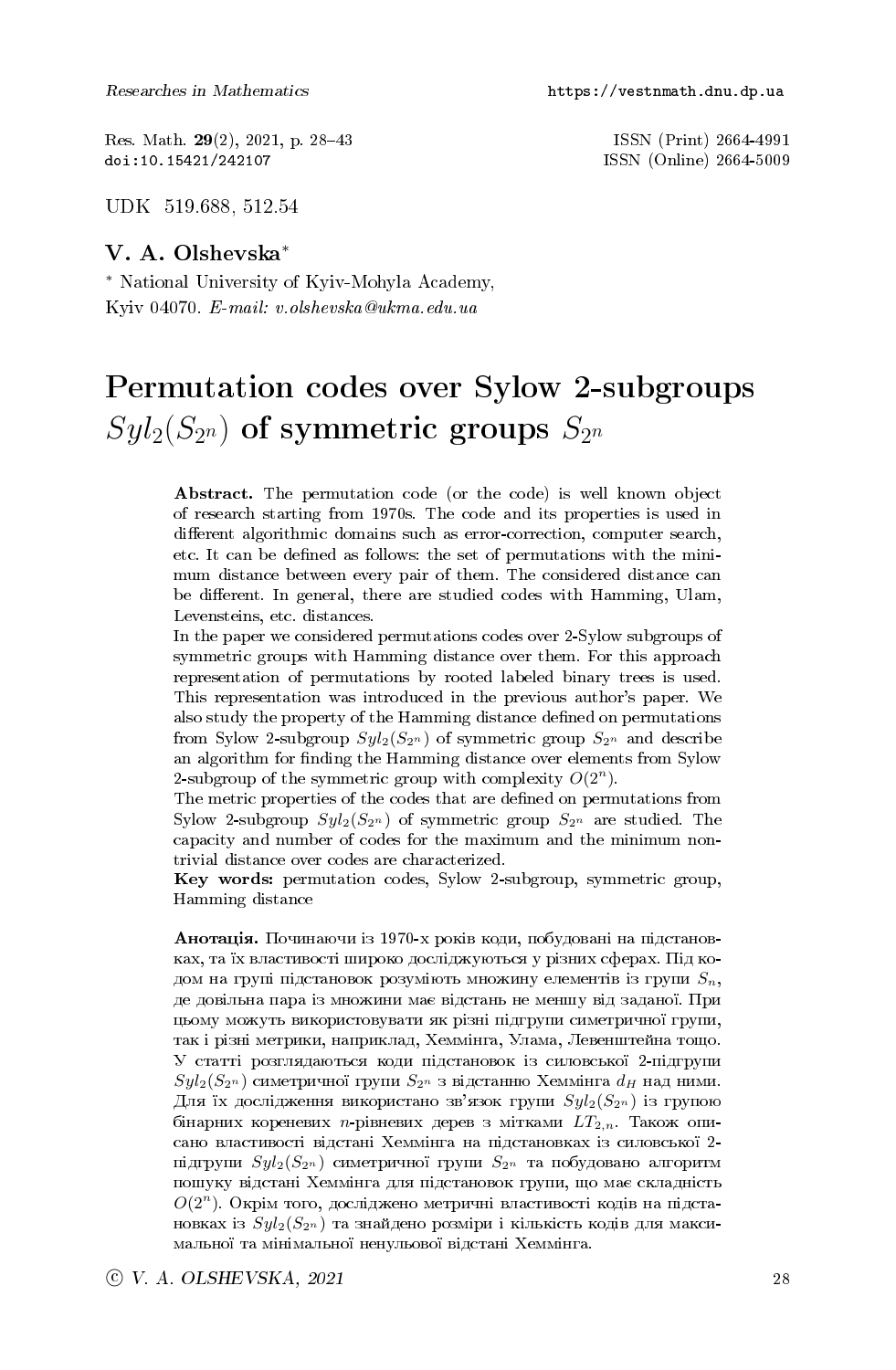Ключові слова: коди на підстановках, силовська 2-підгрупа, симетрична група, відстань Хеммінга

MSC2020: 94B60, 05A05

### 1. Introduction

A permutation codes is studied since the 1970s (see [2], [3], [5] for examples). The permutation code of length  $n$  and with minimum distance  $d$  over metric d is the set of permutations  $C \in S_n$  such that for every pair of different permutations  $\pi, \sigma \in C$  the distance between  $\pi$  and  $\sigma$  is greater or equal to d. Usually it is considered Hamming distance between permutations.

Permutation codes are used as error-correction codes in channels with low power-line communication (see [4], [8]).

One of direction of investigations is to study properties of codes dened on algebraic substructures. Bailey in  $[1]$  gave efficient decoding algorithms in the case when the permutation codes are subgroups. In this paper, we discuss properties of codes in the case when permutation codes are dened on Sylow 2-subgroup of the symmetric group  $S_{2^n}$ .

We also study the property of the Hamming distance  $d_H$  defined on permutations from Sylow 2-subgroup  $Syl_2(S_{2^n})$  of symmetric group  $S_{2^n}$  and describe an algorithm for finding the Hamming distance over elements from Sylow 2-subgroup of the symmetric group with complexity  $O(2^n)$ .

### 2. Preliminaries

A tree T is called *rooted tree* if there is one vertex  $v_0$  that is called the root. A rooted tree is called *binary tree* if the degree of the root  $v_0$  is equal 2 and the degrees of other vertices (except leaves) are equal 3. Denote by  $T_n$  a binary rooted tree with n levels. Let  $V(T_n)$  be a set of all vertices of the tree  $T_n$  (see [7], [12]). We denote by  $LT_{2,n}$  the set of all binary n-levels rooted trees with labels 0 or 1 on all vertices from the 0th to the  $(n-1)$ th levels.

Let D be a tree from the set  $LT_{2,n}$ . We enumerate all vertices of all levels. Let i be a number of vertex v on level j. We say that a pair  $(j, i)$  is *coordinates* of the vertex v of a tree  $D, i \in \{1, \ldots, 2^j\}, j \in \{0, \ldots, (n-1)\}.$  Denote this  $c(v) = (j, i).$ 

Assume that  $(j, i) < (k, r)$  if  $j < k$  or  $j = k$  and  $i < r$ . We also say that vertex v is less then vertex w  $(v < w)$  if  $c(v) < c(w)$  (see [10]).

Denote by  $OV(D)$  the set of vertices labeled by 1 of a tree  $D \in LT_{2,n}$  (see  $[10]$ ).

Let  $v_0, v, w \in V(T_n)$ . We say that the vertex v is under the vertex w (the vertex w is above the vertex v) if w belongs to the path which connects v with the root  $v_0$  of the tree. Denote  $v \succ w$  (see [10]).

Define the next operations on a set of all vertices of the tree  $D$ :  $switch(D, v) =$  "to switch two sub-trees of the tree D, for which vertex v is a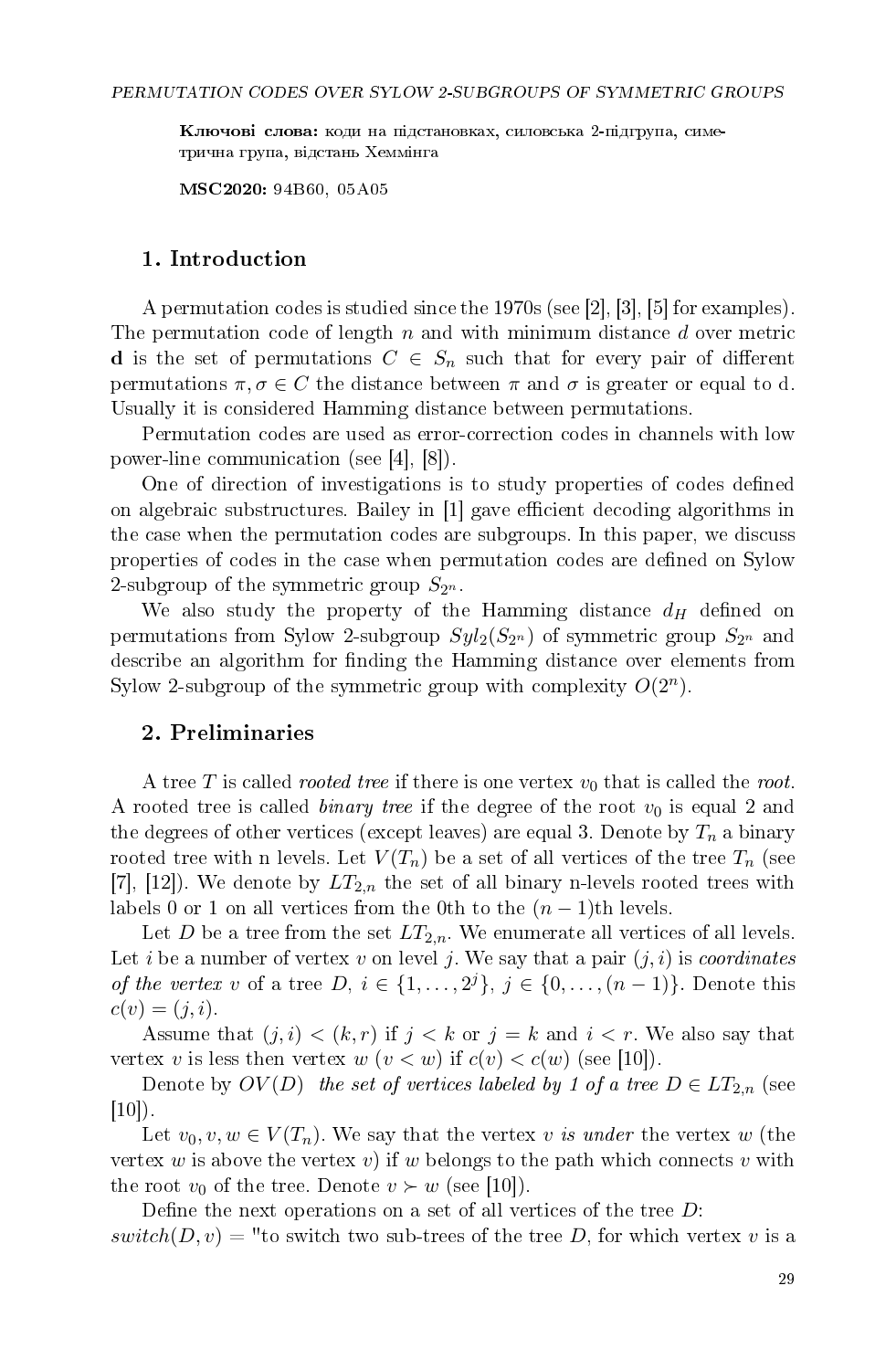root"(see  $|10|$ ).

For every vertex  $v \in V(T_n)$  determine a mapping  $\mathbb{A}\mathbb{C}\mathbb{T}_w : V(T_n) \to V(T_n)$ by the next rule (see  $|10|$ ):

 $\mathbb{ACT}_w(v) = v'$  if and only if v' is an image of v after switch $(T_n, w)$ .

Note that:

\n- if 
$$
v \succ w
$$
 and  $c(w) = (k, r), c(v) = (j, i)$ , then  $c(v') = (j, i')$  and
\n- if  $v \succ w$  and  $c(w) = (k, r), c(v) = (j, i)$ , then  $c(v') = (j, i')$  and
\n- if  $i \leq (r - 1) \cdot 2^{j-k} + 2^{j-k-1}$ ,  $i' = \begin{cases} i + 2^{j-k-1}, & \text{if } i \geq (r-1) \cdot 2^{j-k} + 2^{j-k-1} + 1, \\ i = 2^{j-k-1}, & \text{if } i \geq (r-1) \cdot 2^{j-k} + 2^{j-k-1} + 1, \\ \text{if } i = (k, v) \text{ is in the right branch of a sub-tree with a root } w \text{ is } w \text{ is in the right branch of a sub-tree with a root } w \text{ is in the right branch of a sub-tree with a root } w \text{ is in the right branch of a sub-tree with a root } w \text{ is in the right branch of a sub-tree with a root } w \text{ is in the right branch of a sub-tree with a root } w \text{ is in the right branch of a sub-tree with a root } w \text{ is in the right branch of a sub-tree with a root } w \text{ is in the right branch of a sub-tree with a root } w \text{ is in the right branch of a sub-tree with a root } w \text{ is in the right branch of a sub-tree with a root } w \text{ is in the right branch of a sub-tree with a root } w \text{ is in the right branch of a sub-tree with a root of a sub-tree with a root of a sub-tree with a root of a sub-tree with a root of a sub-tree with a root of a sub-tree with a root of a sub-tree with a root of a sub-tree with a root of a sub-tree with a root of a sub-tree with a root of a sub-tree with a root of a sub-tree with a root of a sub-tree with a root of a sub-tree with a root of a sub-tree with a root of a sub-tree with a root of a sub-tree with a root of a sub-tree with a root of a sub-tree with a root of a sub-tree with a root of a sub-tree with a root of a sub-tree with a root of a sub-tree with a root of a sub-tree with a root of a sub-tree with a root of a sub-tree with a root of a sub-tree with a root of a sub-tree with a root of a sub-tree with a root of a sub-tree with a root of a sub-tree with a root of a sub-tree with a root of a sub-tree with a root of a sub-tree with a root of a sub-tree with a root of a sub-tree with$

• if  $v \neq w$ , then  $\mathbb{ACT}_w(v) = v$ .

We extend the definition of  $\mathbb{A}\mathbb{C}\mathbb{T}$  on ordered sets of vertices in the next way.

1. For an ordered set of vertices  $A = \{a_1, \ldots, a_u\}$  and some vertex b define:

$$
\mathbb{ACT}_A(b) = \mathbb{ACT}_{a_u}(\mathbb{ACT}_{a_{u-1}}(\dots(\mathbb{ACT}_{a_1}(b))\dots)).
$$

2. For ordered sets of vertices  $A = \{a_1, \ldots, a_u\}$  and  $B = \{b_1, \ldots, b_r\}$  define:

$$
\mathbb{ACT}_A(B) = (\mathbb{ACT}_A(b_1), \ldots, \mathbb{ACT}_A(b_r))
$$

Note that the result of operation  $\mathbb{A}\mathbb{C} \mathbb{T}_A(B)$  is an odered set.

**Theorem 1.** [10]. For any trees  $D_1, D_2 \in LT_{2,n}$  we have:

$$
OV(D_1 \cdot D_2) = \left( \mathbb{ACT}_{(OV(D_1), <)}(OV(D_2)) \right) \Delta OV(D_1).
$$

**Lemma 1.** [10]. Let  $A \subset V(T_n)$  be some an ordered set of vertices and  $B, C \subset V(T_n)$ . Then we have:

$$
\mathbb{ACT}_A(B\Delta C) = \mathbb{ACT}_A(B)\Delta \mathbb{ACT}_A(C),
$$

where  $\Delta$  is symmetric difference of the sets.

Let  $D_1, D_2 \in LT_{2,n}$ . Then:

- denote by  $D_1 \Delta D_2$  the tree from  $LT_{2,n}$  which is defined by a set of vertices with labels 1  $OV(D_1)\Delta OV(D_2);$
- by the symbol  $\mathbb{ACT}_{D_1}(D_2)$  we define the set  $\mathbb{ACT}_{(OV(D_1), <)}(OV(D_2))$ .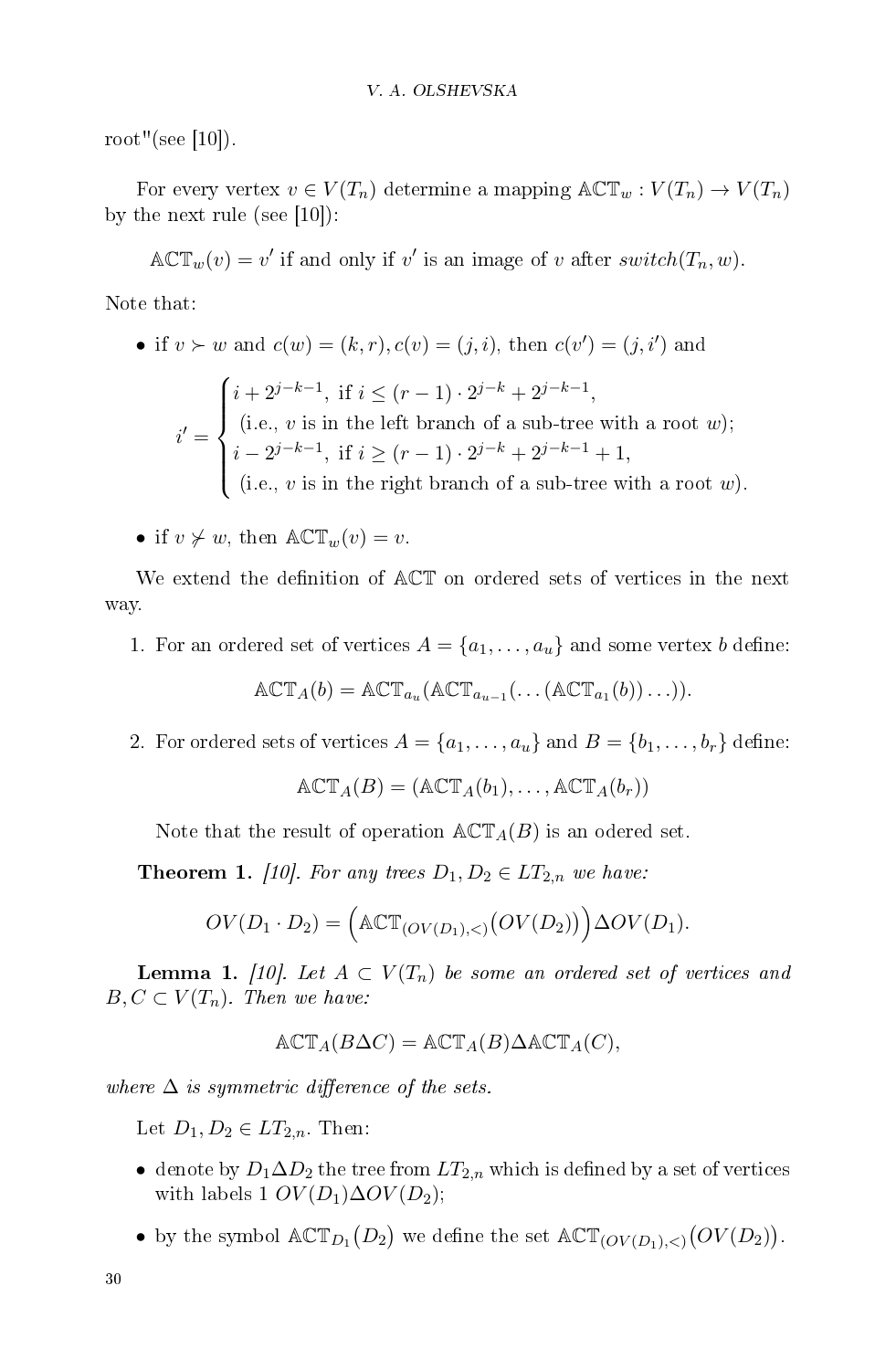Let a vertex v be a vertex with label 1 of a tree. We call the vertex v the *main vertex* if any vertex from the way between v and  $v_0$  has the label 0 (see  $|11|$ ).

Recall that the number of unfixed points of permutation  $\pi$  is the number of indexes i where  $\pi(i) \neq i$ . Denote  $h(\pi)$  (see [9]).

**Proposition 1.** [11]. The number of unfixed point  $h(\pi)$  of permutation  $\pi \in Syl_2(S_{2^n})$  is equal to the number of leaves under all main vertices of the corresponding tree  $D \in LT_{2,n}$ .

The second row  $a = (a_1, a_2, \ldots, a_{2^n})$  of permutation  $\pi$  =  $\begin{pmatrix} 1 & 2 & \dots & 2^n \end{pmatrix}$  $a_1 \quad a_2 \quad \ldots \quad a_{2^n}$ ) is called a block of elements (see  $[10]$ ).

Recall the definition of 2-separated permutation (see [10]).

**Definition 1.** Permutation  $\pi$  is called 2-separated if we can do the next steps.

- 1. At first, we divide the block  $\alpha$  into 2 sub-blocks with the same length:  $u_1 = (a_1, \ldots, a_{2^{n-1}})$  and  $u_2 = (a_{2^{n-1}+1}, \ldots, a_{2^n})$ . Then we check if every element of  $u_1$  is greater (or less) than every element of  $u_2$ .
- 2. If step 1 holds, then we repeat process and divide blocks  $u_1$  and  $u_2$ into sub-blocks  $u_{1,1}$ ,  $u_{1,2}$  and  $u_{2,1}$   $u_{2,2}$ . After that we check the value of elements between corresponding blocks. And so on until we get subblocks that contain only one element.

Remark, that all permutations from the group  $Syl_2(S_{2^n})$  are 2-separated (see [10]).

## 3. Hamming distance between two permutations from  $Syl_2(S_{2^n})$

Recall that the Hamming distance between two permutations  $\pi_1, \pi_2 \in S_k$ is the number of elements at which the corresponding images are different:

$$
d_H(\pi_1, \pi_2) = \left| \{ x \in \{1, \dots, k\} \mid \pi_1(k) \neq \pi_2(k) \} \right|.
$$
 (3.1)

Suppose we have two isomorphic mappings:

- $\psi: LT_{2,n} \to Syl_2(S_{2^n})$  is defined by Algorithm 1 of transformation a tree into a permutation [10];
- $\tau$  :  $Syl_2(S_{2^n}) \rightarrow LT_{2,n}$  is defined by Algorithm 2 of transformation a permutation into a tree [10].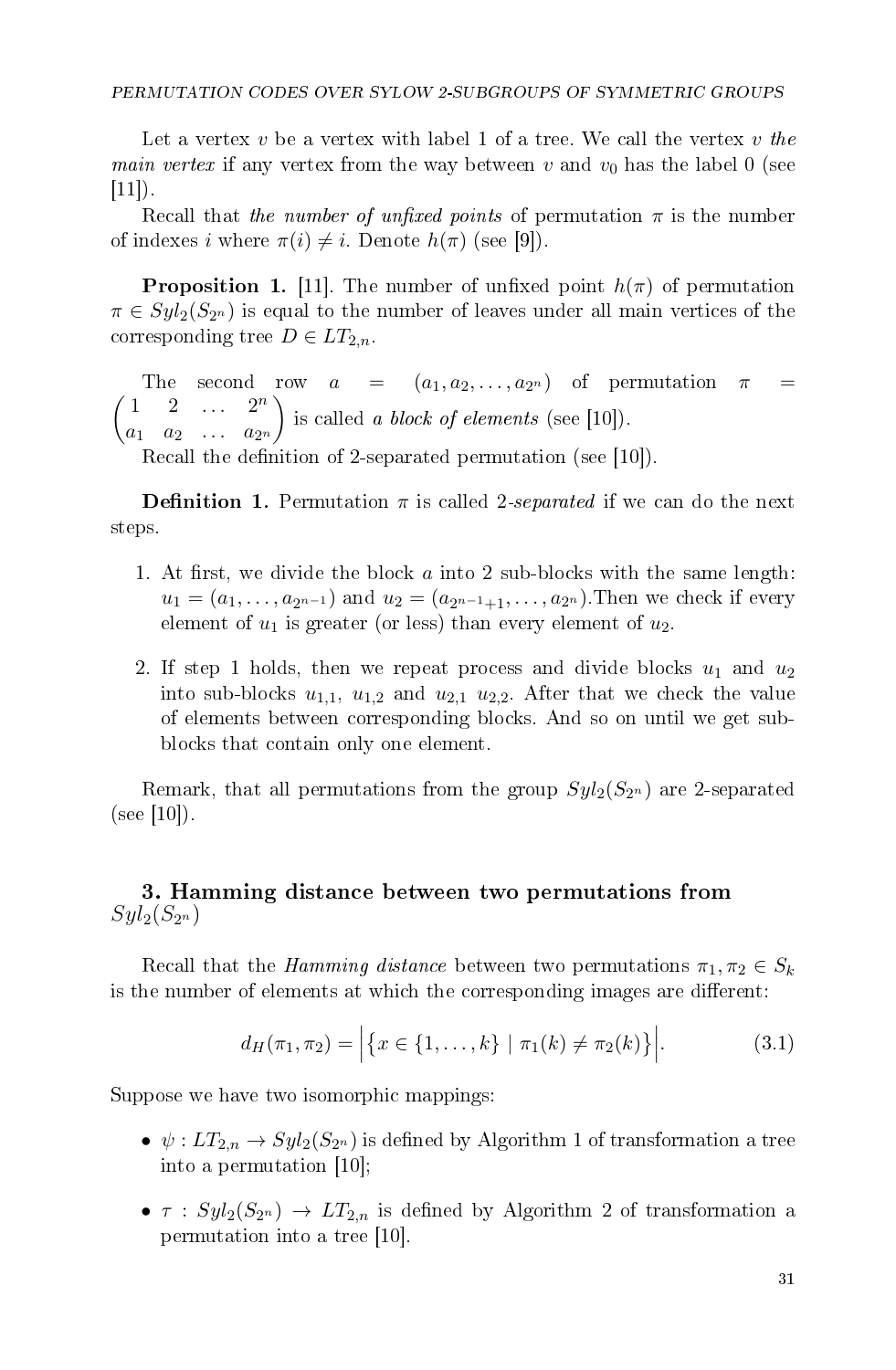**Theorem 2.** Let  $\pi_1, \pi_2$  be permutations from  $Syl_2(S_{2^n})$  and  $D_1, D_2 \in$  $LT_{2,n}$  be corresponding trees. Then :

$$
d_H(\pi_1, \pi_2) = d_H(e, \psi(D_1 \Delta D_2)), \qquad (3.2)
$$

where e is the identity element of the group  $Syl_2(S_{2^n})$ .

**Proof.** Induction on the index *n*.

The basis. In case  $n = 1$  the statement of the theorem holds for the group  $Syl_2(S_2)$ .

Inductive step:. We shall show that if the statement of the theorem holds for *n*, then the statement also holds for  $n + 1$ .

1. Let  $v_0$  be the root of  $D_1 \Delta D_2$  with label 1, i.e.,

$$
v_0 \in OV(D_1 \Delta D_2). \tag{3.3}
$$

Without loss of generality we can say that  $v_0 \in OV(D_1)$  and  $v_0 \notin OV(D_2)$ . From Algorithm 2 (see [10]) follow that:

$$
\pi_1(1) > \pi_1(2^n + 1)
$$
 and  $\pi_2(1) < \pi_2(2^n + 1)$ .

These permutations are 2-separated because  $\pi_1, \pi_2 \in Syl_2(S_{2^{n+1}})$ . Hence,

$$
\pi_1\Big(\{1,\ldots,2^n\}\Big)=\{2^n+1,\ldots,2^{n+1}\},\ \pi_1\Big(\{2^n+1,\ldots,2^{n+1}\}\Big)=\{1,\ldots,2^n\},\
$$

$$
\pi_2\Big(\{1,\ldots,2^n\}\Big) = \{1,\ldots,2^n\}, \ \pi_2\Big(\{2^n+1,\ldots,2^{n+1}\}\Big) = \{2^n+1,\ldots,2^{n+1}\},
$$
  
Therefore

Therefore,

$$
d_H(\pi_1, \pi_2) = 2^{n+1}.\tag{3.4}
$$

On the other hand, from Lemma 3.3 and Algorithm 1 (see [10]) it follows that:

$$
\pi(1) > \pi(2^n + 1)
$$
, for  $\pi = \psi(D_1 \Delta D_2)$ .

Note that  $\pi$  is 2-separated because  $\pi \in Syl_2(S_{2^{n+1}})$ . Hence,

$$
\pi\Big(\{1,\ldots,2^n\}\Big) = \{2^n + 1,\ldots 2^{n+1}\}\text{ and }\pi\Big(\{2^n + 1,\ldots,2^{n+1}\}\Big) = \{1,\ldots 2^n\}.
$$
  
So,

$$
d_H(e, \pi) = 2^{n+1}.
$$
\n(3.5)

Thus by equations  $(3.4)$  and  $(3.5)$  we have  $(3.2)$ .

2. Let  $v_0$  be a root of the tree  $D_1 \Delta D_2$  with label 0, i.e.,

$$
v_0 \notin OV(D_1 \Delta D_2). \tag{3.6}
$$

Then  $v_0 \notin OV(D_1)$  and  $v_0 \notin OV(D_2)$  or  $v_0 \in OV(D_1)$  and  $v_0 \in OV(D_2)$ .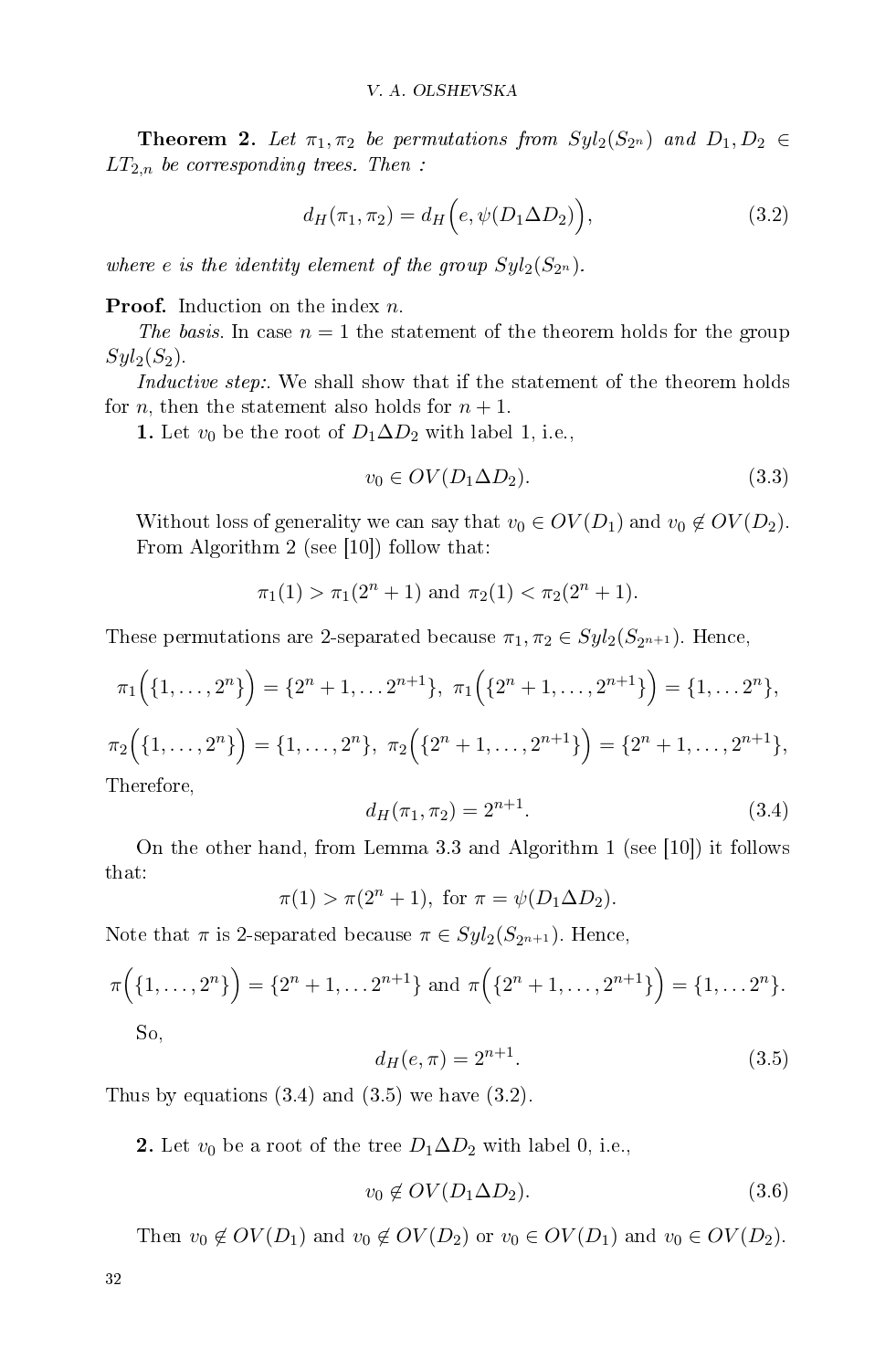Consider the case  $v_0 \notin OV(D_1)$  and  $v_0 \notin OV(D_2)$ . Let  $\pi_1, \pi_2 \in Syl_2(S_{2^{n+1}})$ be corresponding permutations to trees  $D_1, D_2$ .

The image of the left sub-tree will be the left sub-tree and the image of the right sub-tree will be the right sub-tree because both trees have the label 0 at the root. Then from Algorithm 2 (see [10]) implies that:

$$
\pi_1(1) < \pi_1(2^n + 1) \text{ ra } \pi_2(1) < \pi_2(2^n + 1).
$$

As  $\pi_1, \pi_2 \in Syl_2(S_{2^{n+1}})$ , these permutations are 2-separated. So,

$$
\pi_1\Big(\{1,\ldots,2^n\}\Big) = \{1,\ldots,2^n\}, \ \pi_1\Big(\{2^n+1,\ldots,2^{n+1}\}\Big) = \{2^n+1,\ldots,2^{n+1}\},\
$$

$$
\pi_2\Big(\{1,\ldots,2^n\}\Big) = \{1,\ldots,2^n\}, \ \pi_2\Big(\{2^n+1,\ldots,2^{n+1}\}\Big) = \{2^n+1,\ldots,2^{n+1}\}.
$$

Note that the part of permutation  $\pi$ , that corresponds to the left sub-tree, permutes elements  $1, \ldots, 2^n$ . And the part of permutation  $\pi$ , that corresponds to the right sub-tree, permutes elements  $2^n + 1, \ldots, 2^{n+1}$ . So, the narrowing of permutation  $\pi \in Syl_2(S_{2^{n+1}})$  can be decomposed into two sub-permutations  $\pi_1, \pi_2 \in Syl_2(S_{2^n})$  (see Fig. 1):



Fig. 1. Representation of tree with its sub-trees and corresponding permutation's narrowings

Denote:  $\pi_k^L := \pi_k |_{\{1,\ldots,2^n\}}, \quad \pi_k^R := \pi_k |_{\{2^n+1,\ldots,2^{n+1}\}}, \quad k = 1,2.$ Then we have:

$$
d_H(\pi_1, \pi_2) = d_H(\pi_1^L, \pi_2^L) + d_H(\pi_1^R, \pi_2^R). \tag{3.7}
$$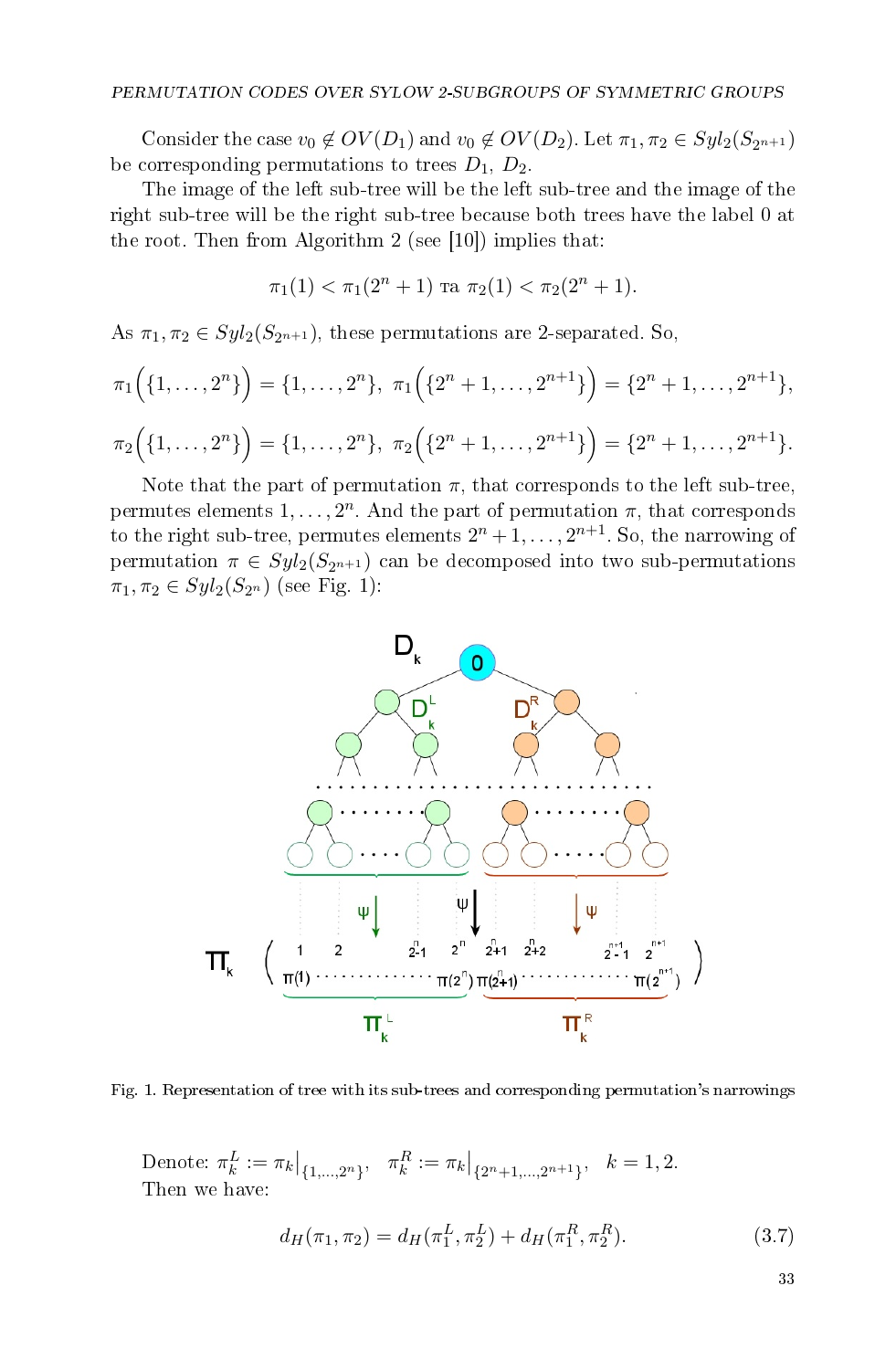The permutations  $\pi_k^L$  and  $\pi_k^R$ ,  $k = 1, 2$ , are permutations with the length  $2^n$ . They are defined by  $n$ -levels labeled tree (by the left and the right sub-trees of trees  $D_1$  and  $D_2$  correspondingly). From assumption of induction we have:

$$
d_H(\pi_1^L, \pi_2^L) = d_H(e^L, \psi(D_1^L \Delta D_2^L); \tag{3.8}
$$

$$
d_H(\pi_1^R, \pi_2^R) = d_H(e^R, \psi(D_1^R \Delta D_2^R));
$$
\n(3.9)

From equations  $(3.7), (3.8)$  and  $(3.9)$  it follows:

$$
d_H(\pi_1, \pi_2) = d_H(e^L, \psi(D_1^L \Delta D_2^L) + d_H(e^R, \psi(D_1^R \Delta D_2^R)).
$$
\n(3.10)

Note that the permutations  $\pi_k^L$ ,  $\pi_k^R$  are defined on the disjoint union of sets. So,

$$
d_H(\pi_1, \pi_2) = d_H(e^L, \psi(D_1^L \Delta D_2^L)) + d_H(e^R, \psi(D_1^R \Delta D_2^R)) = d_H(e, \psi(D_1 \Delta D_2)).
$$
\n(3.11)

The case  $v_0 \in OV(D_1)$  and  $v_0 \in OV(D_2)$  is similar to the previous. The proof is complete.

**Proposition 2.** Let  $\pi \in Syl_2(S_{2^n})$ , e be an identity element of the group  $Syl_2(S_{2^n})$ . Then:

$$
d_H(e, \pi) = h(\pi).
$$

**Proof.** The proof strictly implies from definitions of the distance  $d_H$  and the function h.

The proof is complete.

Based on Proposition 2, equation (3.2) of Theorem 2 can be represented in the following way:

$$
d_H(\pi_1, \pi_2) = h(\psi(D_1 \Delta D_2)).
$$
\n(3.12)

*Example 1.* Let  $\pi_1, \pi_2 \in Syl_2(S_{2^4})$  and  $D_1, D_2 \in LT_{2,4}$  be corresponding trees (see Fig. 2) Then:



Fig. 2. Permutations  $\pi_1, \pi_2$  and corresponding tress  $D_1, D_2$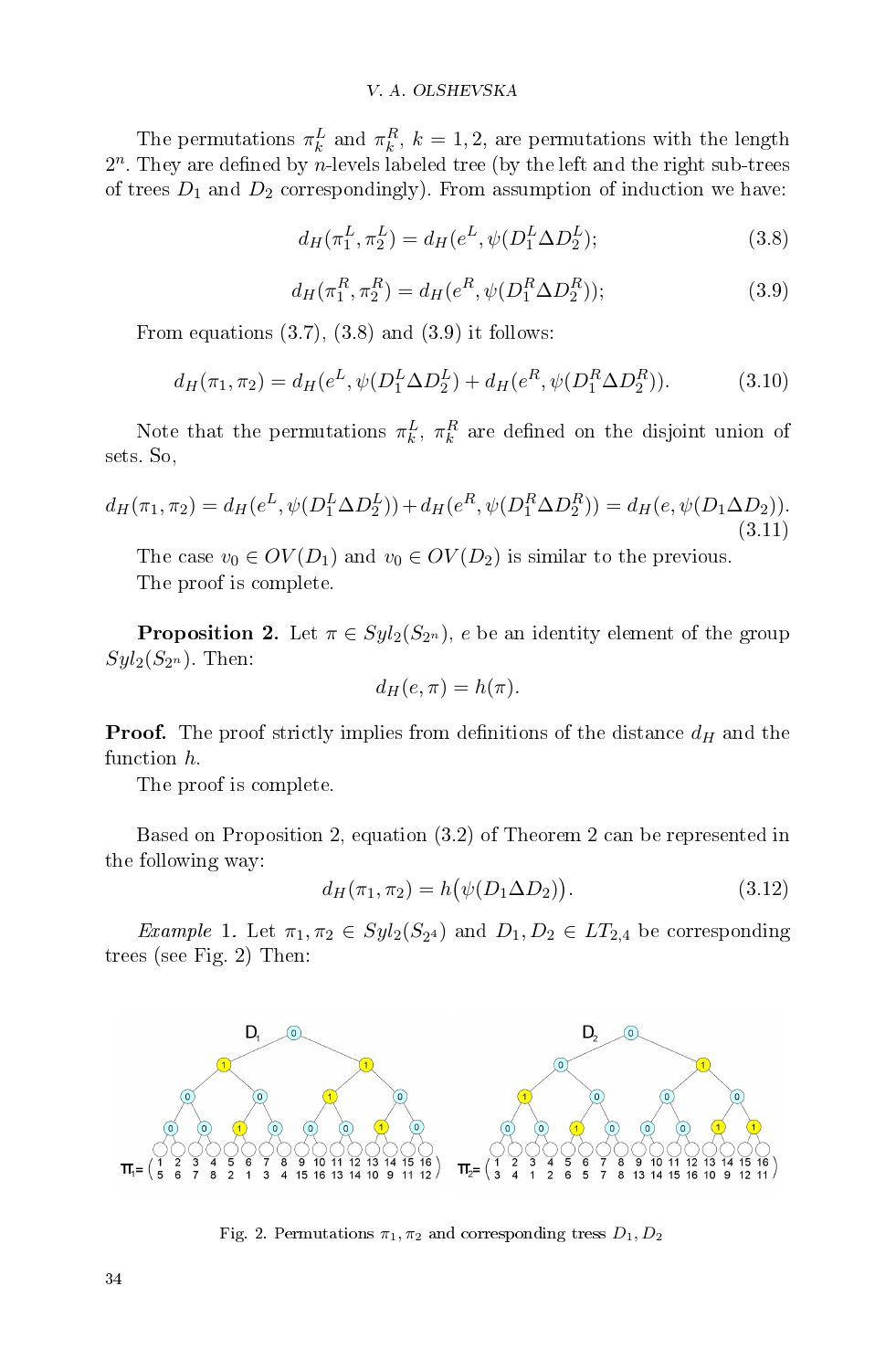

Fig. 3. Permutations  $\pi$  that corresponds to tree  $D = D_1 \Delta D_2$ 

Then  $D = D_1 \Delta D_2$  can be represented by the fallowing tree on Fig. 3. So, by equation (3.12) we have:  $d_H(\pi_1, \pi_2) = d_H(e, \pi) = h(\pi) = 14$ .

## 3.1. Hamming distance search algorithm

Let  $\pi_1, \pi_2 \in Syl_2(S_{2^n})$ . Assume that  $\pi_1, \pi_2$  are defined by trees  $D_1, D_2 \in$  $LT_{2,n}$  correspondingly.

We introduce the next notations:

 $a[k]$  be the kth coordinate of the string a;

 $a[b, c]$  be a sub-string of a, which are defined from the bth to the cth coordinates of the string a;

 $len(a)$  be the function, which defines the number of coordinates in the string  $\overline{a}$ .

Algorithm 1. Hamming distance search algorithm.

**Input:**  $a \leftarrow (a[1], \ldots, a[2^n]), b \leftarrow (b[1], \ldots, b[2^n])$  $\#a$  and b be the second strings of permutations  $\pi_1$  and  $\pi_2$  correspondingly.

**Output:** Hamming distance between permutations  $\pi_1, \pi_2$ .

1: # Define the recursive sub-program with arguments  $a, b$ :

2: function  $\text{HEM}(a, b)$ 

```
3: # Check if labels of vertices with the same coordinates are different:
```
 $\setminus$ 

$$
\ \ \, \mathit{4:} \qquad \mathit{if} \,\, \Big( a[1] > a[\tfrac{len(a)}{2} + 1] \,\, \textit{for} \,\, b[1] > b[\tfrac{len(b)}{2} + 1] \Big) \,\, \textit{then} \\
$$

5:  $return \ len(a)$ 

$$
\ 6: \qquad end \,\, if
$$

$$
\gamma: \qquad \textbf{if} \ \ len(a) = 2 \ \ \textbf{then}
$$

$$
8: \hspace{30pt} \textbf{return} \hspace{20pt} \theta
$$

$$
g_:=\hspace{10mm}\textit{end if}
$$

10: return 
$$
Item\left(a[1, \frac{len(a)}{2}]; b[1, \frac{len(b)}{2}]\right) +
$$
  
+ $Item\left(a\left[\frac{len(a)}{2} + 1, len(a)\right]; b\left[\frac{len(b)}{2} + 1, len(b)\right]$ 

$$
\it 11:~end~function
$$

12:  $HEM(a, b)$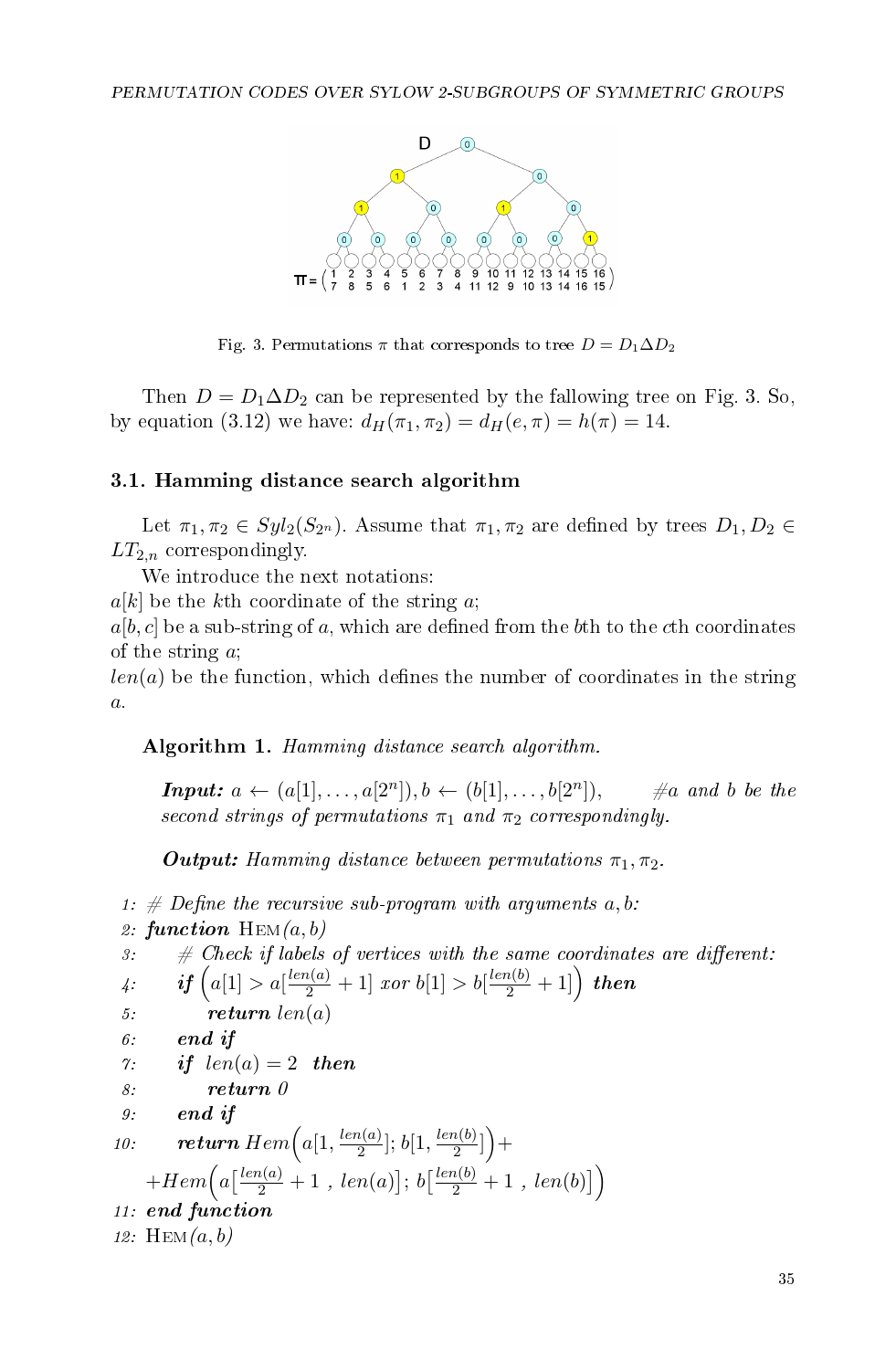**Theorem 3.** Hamming distance search algorithm is correct.

Proof. First we note that:

1. in step 4, the value

$$
(a[1] > a[2^{n-1} + 1] \text{ xor } b[1] > b[2^{n-1} + 1] \tag{3.13}
$$

is true if and only if corresponding vertices with the same coordinates from trees  $D_1, D_2$  will have different labels. The last means that the vertex with the same coordinates of tree  $D_1 \Delta D_2$  will be labeled by 1.

- 2. step 7,  $len(a) = 2$ , will be achieved if and only if permutations act in the same way on the corresponding points;
- 3. the recursive call of sub-program (step 10) means the jump from the vertex to its children in trees  $D_1, D_2$ .

As the result, condition (3.13) in the algorithm will be achieved for the main vertices of tree  $D_1\Delta D_2$ . Proposition 1 claims that the number of unfixed points of permutations is equal to the number of leaves under all its main vertices. But the number of leaves under some main vertex is equal to the length of corresponding string a in recursive sub-program.

So, the algorithm calculates distance  $h(\psi(D_1\Delta D_2))$ . From equation (3.12) we have:

$$
h(\psi(D_1 \Delta D_2)) = d_H(\pi_1, \pi_2).
$$

The proof is complete.

Proposition 3. The complexity of Algorithm 1 for any permutations  $\pi_1, \pi_2 \in Syl_2(S_{2^n})$  equals  $O(2^n)$ .

**Proof.** The maximum number of operations will be achieved when the maximum number of calls to sub-program will be done because of recursiveness of the algorithm. This will be if and only if the trees  $D_1$  and  $D_2$  will have the same labels on vertices with the same coordinates. In this case, all vertices of tree  $D_1\Delta D_2$  will be labeled by 0. So, the Algorithm 1 needs to make 2 compares on the step 4 for every labeled vertex. The number of vertices is  $2^{n-1}$ . So,  $O(2 \times 2^{n-1}) = O(2^n)$ .

The proof is complete.

**Theorem 4.** The average-case complexity of Algorithm 1 is  $O(n)$ .

**Proof.** Let  $\pi_1, \pi_2 \in Syl_2(S_{2^n})$ . By symbol  $N(\pi_1, \pi_2)$  we denote the number of calls of sub-program Hem by Algorithm 1 during the calculation of  $d_H(\pi_1, \pi_2)$ . Let  $\Sigma(n) =$  $\pi_1, \pi_2 \in Syl_2(S_{2^n})$  $N(\pi_1, \pi_2)$  .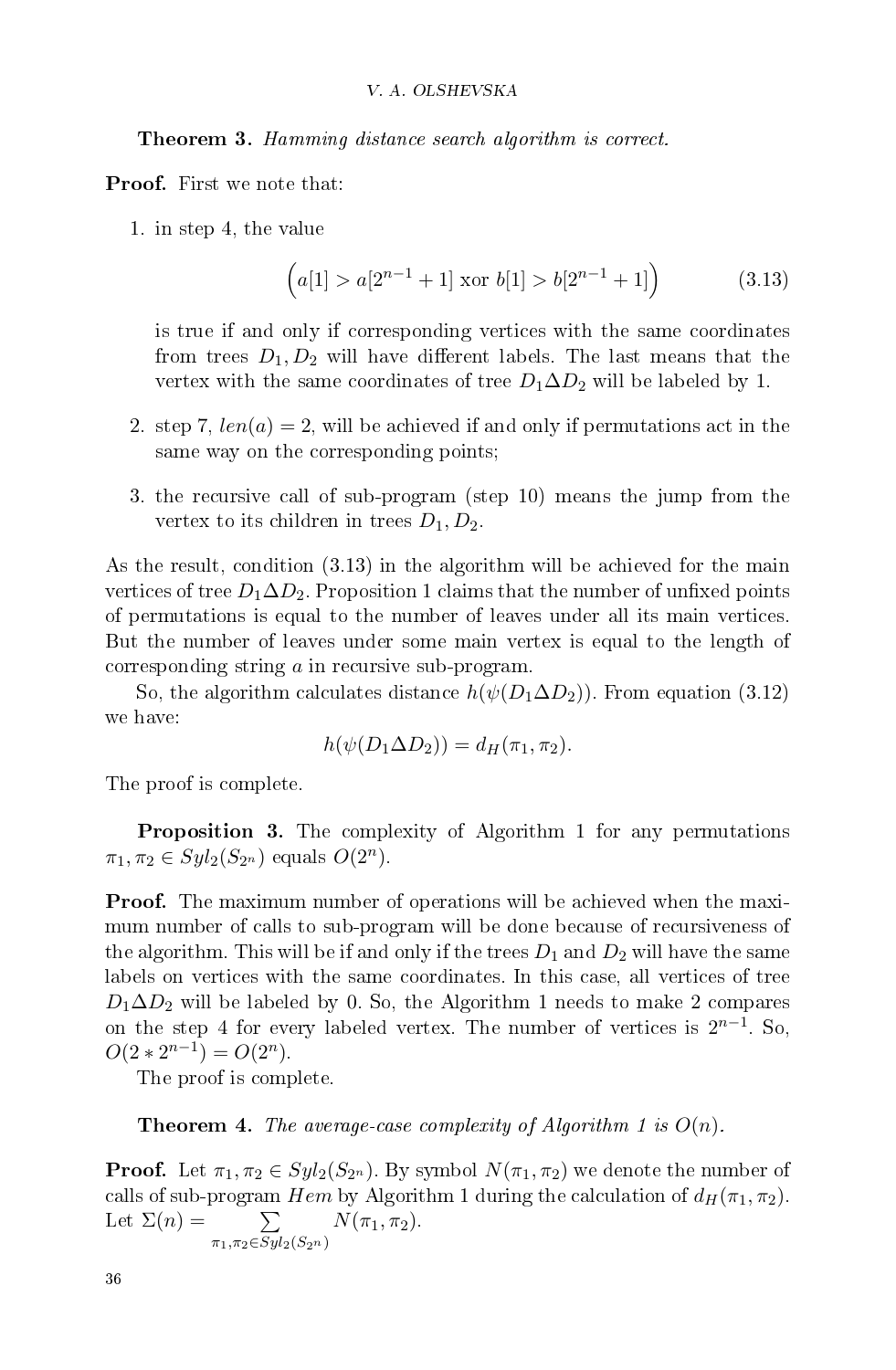Denote by  $K(n)$  the average number of these calls for all pairs of permutations from  $Syl_2(S_{2^n})$ . Then

$$
K(n) = \frac{\Sigma(n)}{|Syl_2(S_{2^n})|^2}, \text{ where } |Syl_2(S_{2^n})| = 2^{2^n - 1}.
$$

We shall show, that:

$$
\Sigma(n) = n \cdot (2^{2^{n}-1})^{2} \text{ and } K(n) = n \tag{3.14}
$$

by induction over index  $n$ .

The basis. Let  $n = 1$ . The group  $Syl_2(S_{2^1})$  has the order 2 and permutations of this group are completely defined by label on the root of the tree from  $LT_{2,1}$ . Then the total number of all pairs of permutations is 4. As the result,  $\Sigma(1) = 4$ ,  $K(1) = 1.$ 

Induction step: case  $n+1$  under assumption that for  $l \leq n$  equation (3.14) holds.

• *Case 1*. Let corresponding trees have different labels on roots: 0 and 1 or 1 and 0. The total number of such options is 2. Then Algorithm 1 stops at the first entrance into sub-program, because of step 4. The number of trees from  $LT_{2,n+1}$ , which have a fixed label on root, is equal to  $2^{2^{n+1}-2}$ . Then the total number of calls for such pairs equals

$$
1 \cdot 2 \cdot (2^{2^{n+1}-2})^2. \tag{3.15}
$$

• *Case 2.* Let corresponding trees have the same labels on roots: 0 and 0 or 1 and 1. The total number of such options is 2. Then the condition at step 4 is satisfied when Algorithm 1 runs for the first time. So, the algorithm will call sub-program recursively for both sub-trees. Note, that their sub-trees belong to  $LT_{2,n}$ . Based on the induction assumption, it is required to make  $K(n) = 2n$  average calls of Hem by the algorithm for every pair of sub-trees. As the result, we have the following number of calls of such pairs equals

$$
(1+2K(n)) \cdot 2 \cdot (2^{2^{n+1}-2})^2. \tag{3.16}
$$

From equations (3.15) and (3.16) imply the total number of calls equals:

$$
\Sigma(n+1) = 2 \cdot (2^{2^{n+1}-2})^2 + (1+2K(n)) \cdot 2 \cdot (2^{2^{n+1}-2})^2 =
$$

$$
= (2+2n) \cdot 2 \cdot \frac{1}{4} \cdot (2^{2^{n+1}-1})^2 = (n+1) \cdot (2^{2^{n+1}-1})^2.
$$
So,  $K(n+1) = \frac{\Sigma(n+1)}{|Syl_2(S_{2^{n+1}})|^2} = \frac{(n+1) \cdot (2^{2^{n+1}-1})^2}{(2^{2^{n+1}-1})^2} = n+1$ 

The proof is complete.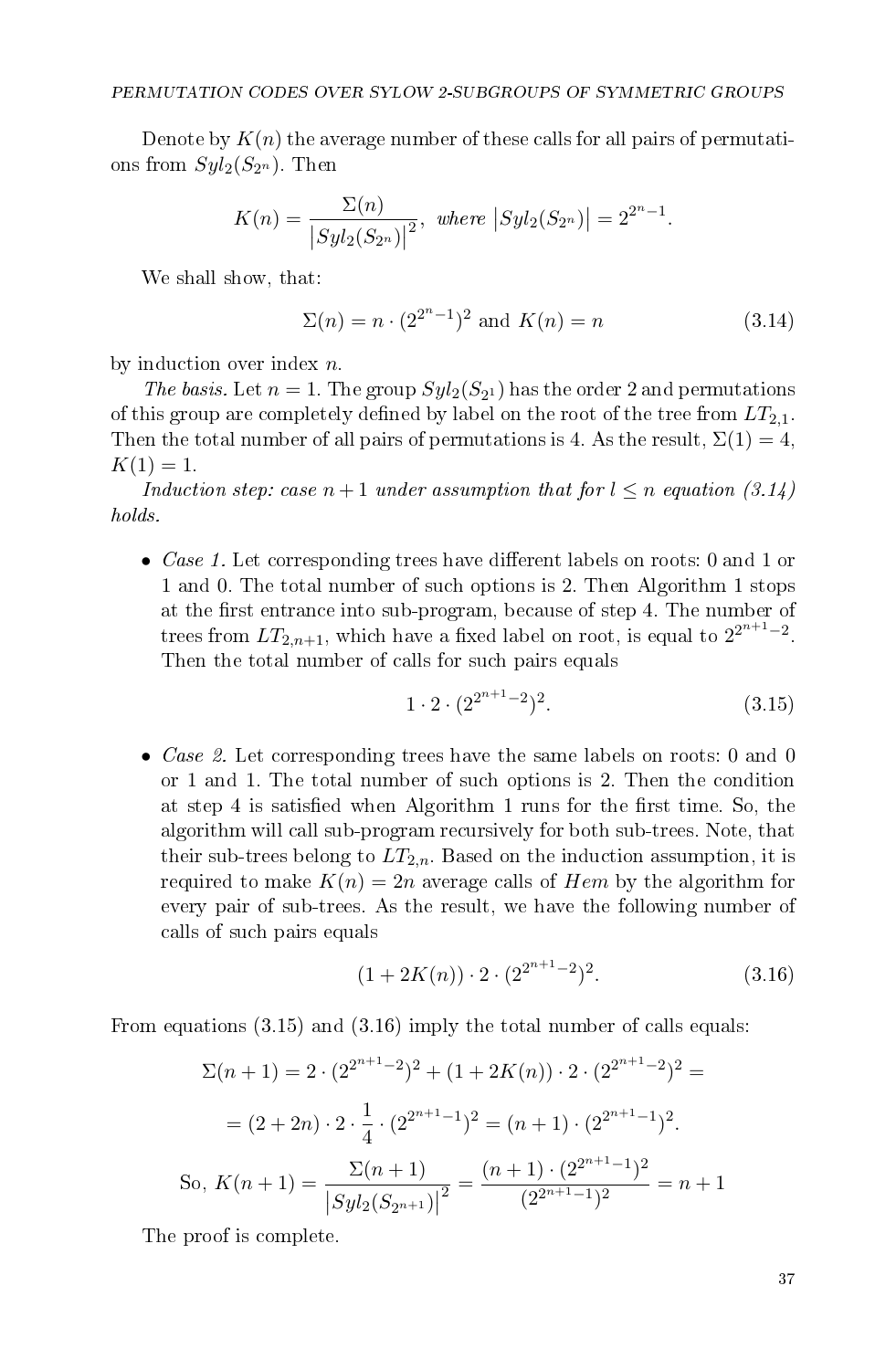## 4. Permutation codes over Sylow 2-subgroup of symmetric group

In the code theory the codes over symmetric group of permutations  $S_n$ and its subgroups are considered. With it, there are used different metrics over codes, like, Hamming, Ulam, Levenstein, etc. We will study codes, which are defined over  $Syl_2(S_{2^n})$  and their properties according to Hamming distance.

#### 4.1. Hamming distance properties

**Lemma 2.** For any  $\pi_1, \pi_2 \in Syl_2(S_{2^n})$   $d_H(\pi_1, \pi_2)$  is even number.

**Proof.** Let  $\pi_1, \pi_2$  be 2-separated permutations from  $Syl_2(S_{2^n})$  and  $D_1, D_2 \in$  $LT_{2,n}$  be corresponding trees. From equation (3.12) we haves:

$$
d_H(\pi_1, \pi_2) = h(\psi(D_1 \Delta D_2)).
$$

But  $h(\psi(D_1\Delta D_2))$  is equal to the number of leaves, which are under main vertices of tree  $D_1 \Delta D_2$ . This number is always even (degree of 2).

The proof of Lemma 2 is complete.

**Lemma 3.** Let m be an even number,  $2 \le m \le 2^n$ . Then there exist permutations  $\pi, \sigma \in Syl_2(S_{2^n})$  such that

$$
d_H(\pi,\sigma)=m.
$$

**Proof.** From Theorem 2 we have  $d_H(\pi_1, \pi_2) = d_H\Bigl(e, \psi(D_1\Delta D_2)\Bigr)$ . So, we can assume that  $\pi = e$ . Note, that the vertices of tree  $D_1$ , that corresponds to  $\pi$ have labels 0.

Let  $D_2$  be a corresponding tree to the permutation  $\sigma$ .

Case 1. Let  $m = 2^n$ . Then the root of the tree  $D_2$  has the label 1. So, we have:

$$
d_H(e, \sigma) = h(\psi(D_1 \Delta D_2)) = h(\psi(D_2)) = 2^n.
$$

Case 2. Let  $m \neq 2^n$ . Then the root of tree  $D_2$  is labeled by 0. Consider expression of even number  $m$  as a base-2:

$$
m = m_1 \cdot 2^1 + \ldots + m_{n-1} \cdot 2^{n-1}
$$
, where  $m_k \in \{0, 1\}$ ,  $k \in \{1, n-1\}$ .

We will label vertices of tree  $D_2$  by 1 based on values  $m_k$ , where k decrease from  $n-1$  to 1, in the following way:

- the level j is changing by the rule:  $j = n k$ ;
- if  $m_k = 0$ , then we skip the level  $j = n k$  with corresponding value k;
- if  $m_k = 1$ , then on the level  $j = n k$  we choose a vertex v such that the path from  $v$  to  $v_0$  doesn't contain any vertex with label 1. We label by 1 the vertex  $v$ . So, it becomes a main vertex.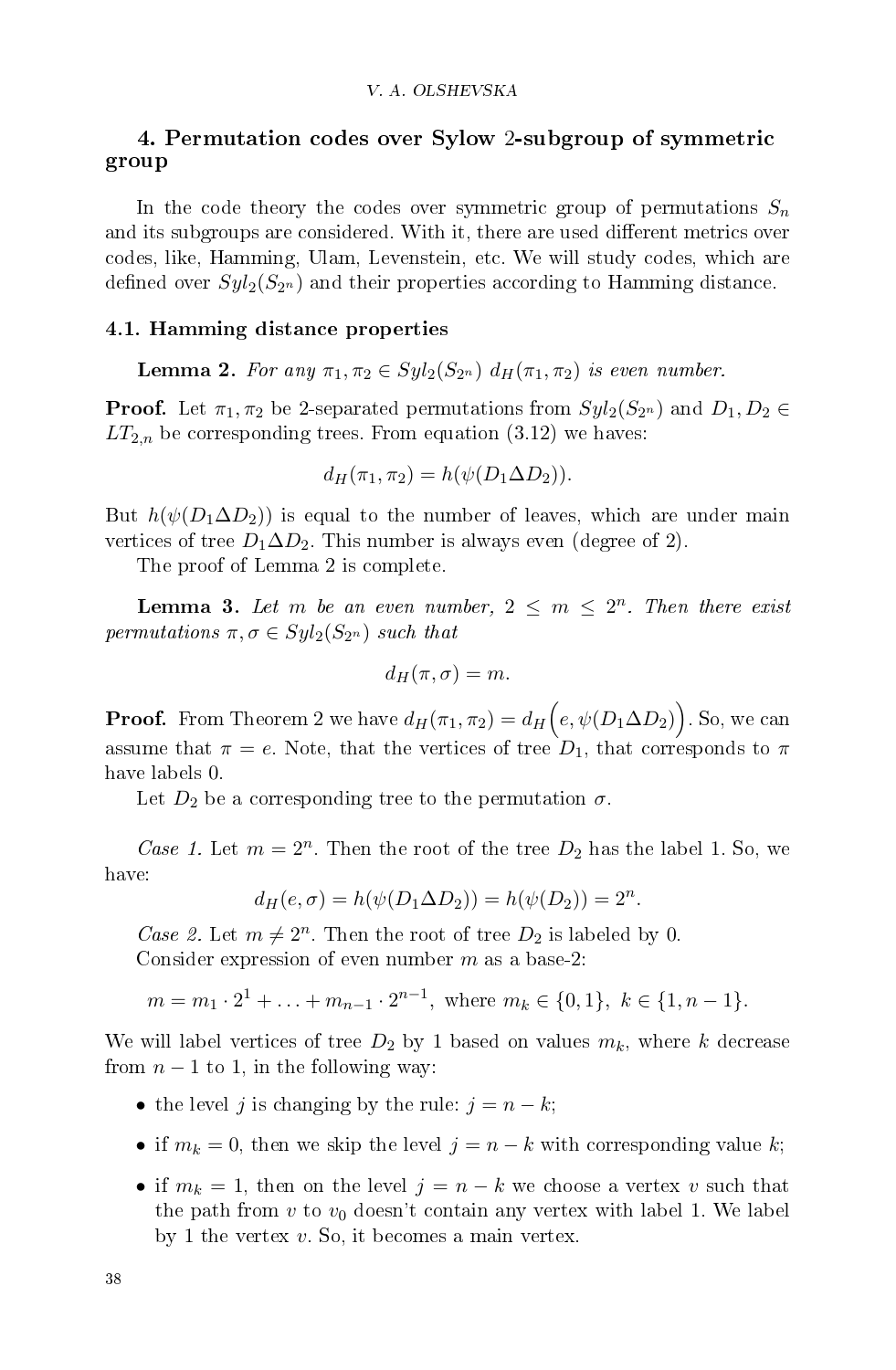Note that the tree  $D_2$  has at most one vertex with label 1 on every level j, where  $1 \leq j \leq 2^{n-1}$ .

The number of leaves, that are under main vertex of level  $j = n - k$ , is  $2^{n-j} = 2^k, \, k \in \{1, n-1\}.$  Hence, the permutation  $\sigma$  has exactly  $m$  unfixed points. So,

$$
d_{H}(e, \sigma) = h(\psi(D_1 \Delta D_2)) = h(\psi(D_2)) = m.
$$

The proof is complete.

**Lemma 4.** Let  $\pi$  be a permutation from  $Syl_2(S_{2^n})$ , d be an even number,  $0 \leq d \leq 2^n$ . Then

$$
|\{\sigma \in Syl_2(S_{2^n})|d_H(\pi,\sigma) = d\}| = |\{Q \in LT_{2,n}|h(\psi(Q)) = d\}|.
$$

**Proof.** Let  $D \in LT_{2,n}$  be the corresponding tree to the permutation  $\pi \in$  $Syl_2(2_{2^n})$ . Let  $D' = \tau(\sigma) \in LT_{2,n}$ . Then Hamming distance between  $\sigma$  and  $\pi$ equals  $d$  if and only if the following condition holds:

$$
d = d_H(\pi, \sigma) = h(\psi(D\Delta D')).
$$
\n(4.1)

The capacity of the set  $\{\sigma \in Syl_2(S_{2^n}) | d_H(\pi, \sigma) = d\}$  equals the number of permutations  $\sigma$ , which are satisfying the condition (4.1).

The last equality is hold for every tree  $D' \in \{D \Delta Q | Q \in LT_{2,n}, h(\psi(Q)) =$  $d$ , because:

$$
d = h(\psi(D\Delta D')) = h(\psi(D\Delta(D\Delta Q))) = h(\psi(D\Delta D\Delta Q)) = h(\psi(Q)).
$$

Hence,

$$
\left| \{ D\Delta Q \mid Q \in LT_{2,n}, h(\psi(Q)) = d \} \right| = \left| \{ Q \in LT_{2,n} \mid h(\psi(Q)) = d \} \right|.
$$
 (4.2)

From (4.2) implies that the number of permutations  $\sigma$ , for wich  $d_H(\pi, \sigma) =$ d, equals the number of trees  $Q \in LT_{2,n}$  such that  $h(\psi(Q)) = d$ .

The proof is complete.

#### 4.2. Permutation codes over  $Syl_2(S_{2^n})$

Recall denotation  $A_0(n,d)$  as the maximum capacity of permutation code with the length n and the minimum distance  $d$  (see [6]).

Let  $C_H(2^n, d)$  be a *code*, which is defined on permutations from  $Syl_2(S_{2^n})$ with Hamming distance d such that for every permutations  $\pi, \sigma \in Syl_2(S_{2^n})$ we have:

 $\pi, \sigma \in C_H(2^n, d)$  if and only if  $d_H(\pi, \sigma) \geq d$ .

Define  $A_H(2^n, d)$  as the maximum possible capacity of code, which is consisted of permutations from  $Syl_2(S_{2^n})$  of length  $2^n$  and Hamming distance at most d.

We represent the code  $C_H(2^n, D)$  in the matrix form. The rows of corresponding matrix are the second rows of permutations from  $C_H(2^n, d)$ .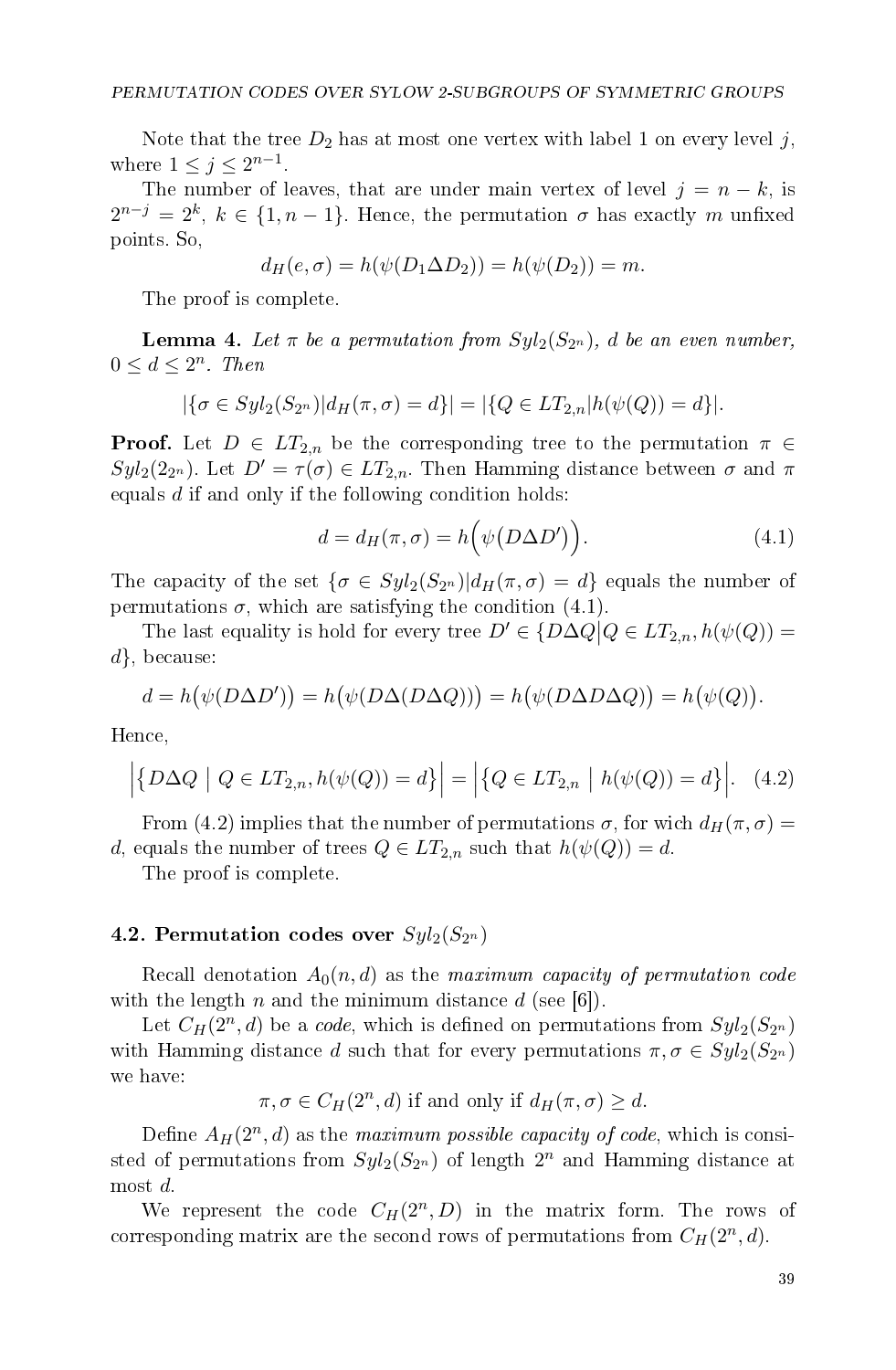Example 2. Consider the group

$$
Syl_2(S_{2^2}) = \left\{ \begin{array}{c} \left( \begin{array}{c} 1 & 2 & 3 & 4 \\ 1 & 2 & 3 & 4 \end{array} \right), \left( \begin{array}{c} 1 & 2 & 3 & 4 \\ 1 & 2 & 4 & 3 \end{array} \right), \left( \begin{array}{c} 1 & 2 & 3 & 4 \\ 2 & 1 & 3 & 4 \end{array} \right), \left( \begin{array}{c} 1 & 2 & 3 & 4 \\ 2 & 1 & 4 & 3 \end{array} \right), \left( \begin{array}{c} 1 & 2 & 3 & 4 \\ 3 & 4 & 1 & 2 \end{array} \right), \left( \begin{array}{c} 1 & 2 & 3 & 4 \\ 3 & 4 & 2 & 1 \end{array} \right), \left( \begin{array}{c} 1 & 2 & 3 & 4 \\ 4 & 3 & 2 & 1 \end{array} \right) \right\}.
$$

Define code  $C_H(2^2, 4)$  as a set of permutations:

$$
\left\{ \big(\begin{smallmatrix} 1 & 2 & 3 & 4 \\ 1 & 2 & 4 & 3 \end{smallmatrix}\big) , \big(\begin{smallmatrix} 1 & 2 & 3 & 4 \\ 2 & 1 & 3 & 4 \end{smallmatrix}\big), \big(\begin{smallmatrix} 1 & 2 & 3 & 4 \\ 3 & 4 & 1 & 2 \end{smallmatrix}\big), \big(\begin{smallmatrix} 1 & 2 & 3 & 4 \\ 4 & 3 & 2 & 1 \end{smallmatrix}\big) \right\}.
$$

Then we represent code by the next matrix:

$$
M = \begin{pmatrix} 1 & 2 & 4 & 3 \\ 2 & 1 & 3 & 4 \\ 3 & 4 & 1 & 2 \\ 4 & 3 & 2 & 1 \end{pmatrix}.
$$

Also,  $A_H(2^2, 4) = 4$ .

## Proposition 4.  $A_H(2^n, 2^n) = 2^n$ .

**Proof.** Suppose, that the code  $C_H(2^n, 2^n)$  consists of  $2^n + k$  permutations from  $Syl_2(S_{2^n})$ ,  $k \geq 1$ . Then the matrix of this code has  $(2^n + k)$  rows and  $2<sup>n</sup>$  columns. There are at least 2 rows, which have the same elements on the same positions because the elements of matrix are the numbers from the set  $\{1, \ldots, 2^n\}$ . In this case, Hamming distance between permutations, which are correspond to the current 2 rows, will be less than  $2^n$ . It is a contradiction to the proposition's statement. So, the number of permutations in the code  $C_H(2^n, 2^n)$  cannot be greater than  $2^n$ .

Let us show that there is the code with capacity  $2^n$ . Let  $m =$  $(m_0, \ldots, m_{n-1})$  be a sequence over set  $\{0, 1\}$ . For any such sequence we construct the tree  $D(m)$  by the next way: if  $m_j = 1$ , then every vertice of the jth level of tree  $D(m)$  will be labeled as  $1, j \in \{0, n-1\}.$ 

Any of such finite sequence defines the unique tree  $D(m)$ . Let m, t be two different finite sequences. Then there exists the minimum number  $j$  such that  $m_i \neq t_i$ . So, every vertex in the jth level of the corresponding tree D =  $D(m)\Delta D(t)$  will have label 1. Every vertex of the jth level will be main vertex because  $j$  is the minimum such number. Then:

$$
d_H(\psi(D(m)), \psi(D(t))) = h(\psi(D(m)\Delta D(t))) = 2^n.
$$

As the number of these different finite sequences m is  $2^n$ , we have  $2^n$ permutations, which are obtained by  $\psi(D(m))$ . So, the code  $C_H(2^n,2^n)$  consists of  $2^n$  permutations.

The proof is complete.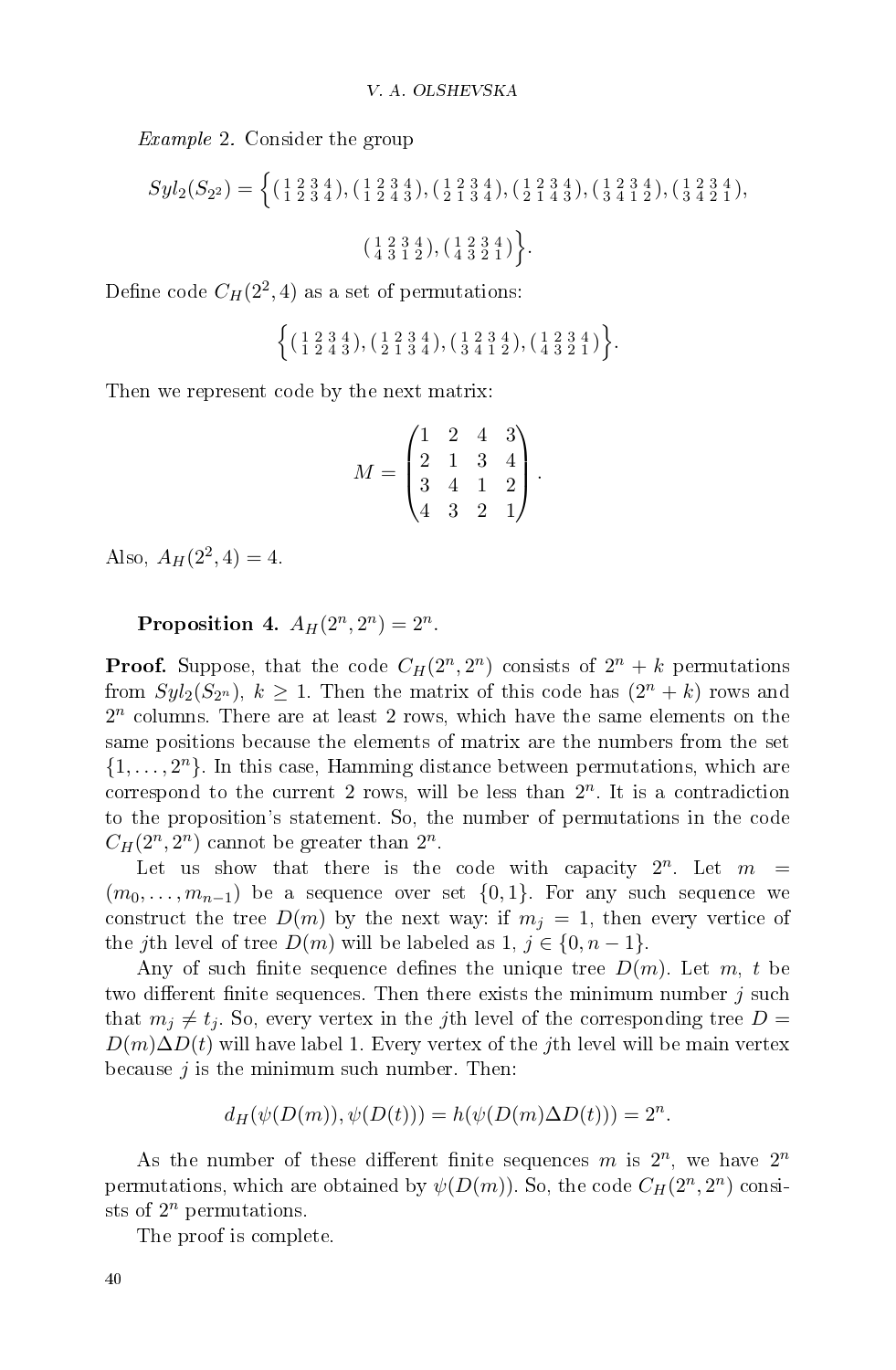*Remark* 1. The last proof implies that every code  $C_H(2^n, 2^n)$  can be defined by the square matrix  $M 2^n \times 2^n$  with the next conditions:

- 1. every element  $a_{r,c}$  of the matrix M is from the range  $\{1,\ldots,2^n\}, 1 \leq$  $r, c \leq 2^n;$
- 2. in every column all elements are different;
- 3. every row of such matrix is a second row of some 2-separated permutation.

Note, that the switching operation over rows of the matrix M doesn't change the code. Without loss of generality, we may assume that all diagonal elements of matrix  $M$  of the code are equal to 1.

Note that every permutation from  $Syl_2(S_{2^n})$  is 2-separated. So, the numbers 1 and 2 are always present in the same block of the length 2. Hence, we have the next representation for the element 2:

$$
2 = \begin{cases} a_{r,r+1}, & \text{if } r \text{ is odd;} \\ a_{r,r-1}, & \text{if } r \text{ is even.} \end{cases}
$$

As the result, the main diagonal will consist of the following blocks  $\frac{1}{2}$   $\frac{2}{1}$  (see Fig. 4):



Fig. 4. Matrix M of code  $C_H(2^n, 2^n)$ 

**Theorem 5.** The number of permutation codes  $C_H(2^n, 2^n)$  with the maximum Hamming distance can be defined recursively by the following way:

$$
f(n) = \begin{cases} 4, & \text{if } n = 2; \\ f^4(n-1) \cdot (2^{n-1}!)^2, & \text{if } n > 2. \end{cases}
$$

Proof. From Remark 1 it follows that the number of permutation codes  $C_H(2^n, 2^n)$  equals to the number of the matrices M (see Fig. 4).

Induction over the index n.

The basis. Let  $n=2$ .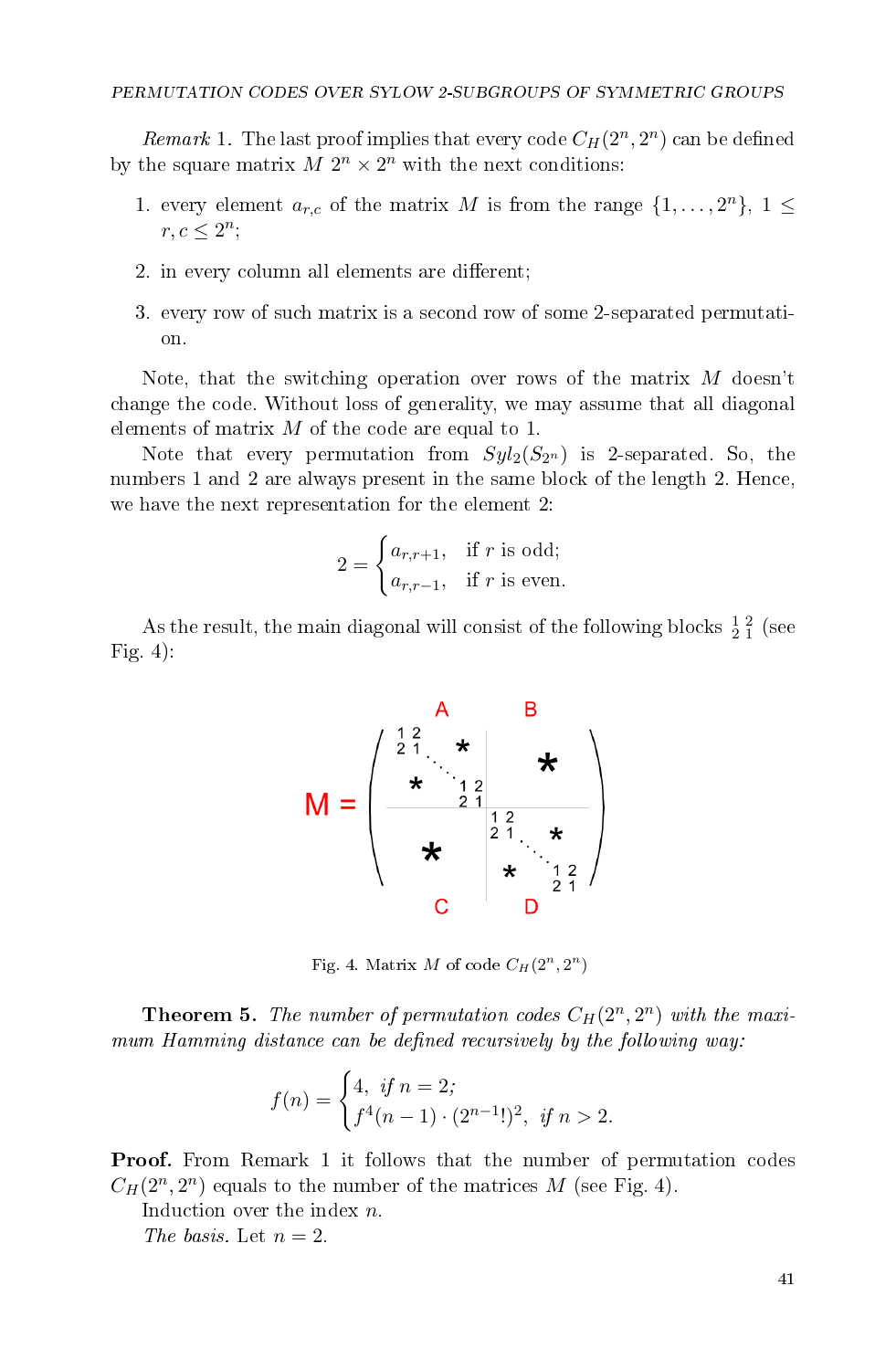There are the following permutation codes over  $Syl_2(S_{2^n})$  and Hamming distance  $d_H(\pi,\sigma) = 4$  for every  $\pi, \sigma \in Syl_2(S_{2^2})$ :

| $\begin{pmatrix} 1 & 2 & 4 & 3 \\ 2 & 1 & 4 & 3 \\ 3 & 4 & 1 & 2 \\ 4 & 3 & 2 & 1 \end{pmatrix}, \begin{pmatrix} 1 & 2 & 3 & 4 \\ 2 & 1 & 4 & 3 \\ 4 & 3 & 1 & 2 \\ 3 & 4 & 2 & 1 \end{pmatrix}, \begin{pmatrix} 1 & 2 & 4 & 3 \\ 2 & 1 & 3 & 4 \\ 3 & 4 & 1 & 2 \\ 4 & 3 & 2 & 1 \end{pmatrix}, \begin{pmatrix} 1 & 2 & 4 & 3 \\ 2 & 1 & 3 & 4 \\ 3 & 3 & 1 & 2 \\ $ |  |  |  |  |  |  |  |  |  |  |
|-----------------------------------------------------------------------------------------------------------------------------------------------------------------------------------------------------------------------------------------------------------------------------------------------------------------------------------------------------------------------|--|--|--|--|--|--|--|--|--|--|

From the direct calculations, there are no other permutation codes with the same distance.

So,  $f(2) = 4$ . Induction step: case n under assumption that for  $l < n$  the statement holds. Let  $M = \begin{pmatrix} A & B \\ C & D \end{pmatrix}$  (see Fig. 4).

• The induction assumption for matrices  $A$  and  $D$  holds. So, we have the next number of variants of them:

$$
f^2(n-1). \tag{4.3}
$$

• 2-separated property of permutations implies that the elements of matrices B and C are the numbers  $\{2^{n-1}+1, 2^{n-1}+2, ..., 2^n\}.$ 

The matrix  $B$  can be transformed into the matrix  $B'$  with blocks of numbers  $2^{n-1}+1$  and  $2^{n-1}+2$  on the main diagonal, similar to general construction of the matrix  $M$ . The number of such different matrices B' is  $f(n-1)$ , as for matrices A and D. The number of different row transformations of matrix  $B'$  is  $2^{n-1}$ !. The rule of product implies that the total number of different matrices  $B$  equals

$$
f(n-1) \cdot 2^{n-1} \tag{4.4}
$$

We have the same for the matrix  $C$ :

$$
f(n-1) \cdot 2^{n-1} \tag{4.5}
$$

 $(4.3)-(4.5)$  implies that the number of different matrices M equals

$$
f(n) = f^{2}(n-1) \cdot f(n-1) \cdot 2^{n-1}! \cdot f(n-1) \cdot 2^{n-1}! = f^{4}(n-1) \cdot (2^{n-1})^{2}.
$$

The proof is complete.

Proposition 5.  $A_H(2^n, 2) = 2^{2^n-1}$ .

**Proof.** The proof is implied by the fact that for every pair of permutations  $\pi, \sigma \in Syl_2(S_{2^n})$  the following conditions hold:

•  $d_H(\pi, \sigma)$  is always even number. It is based on Lemma 2;